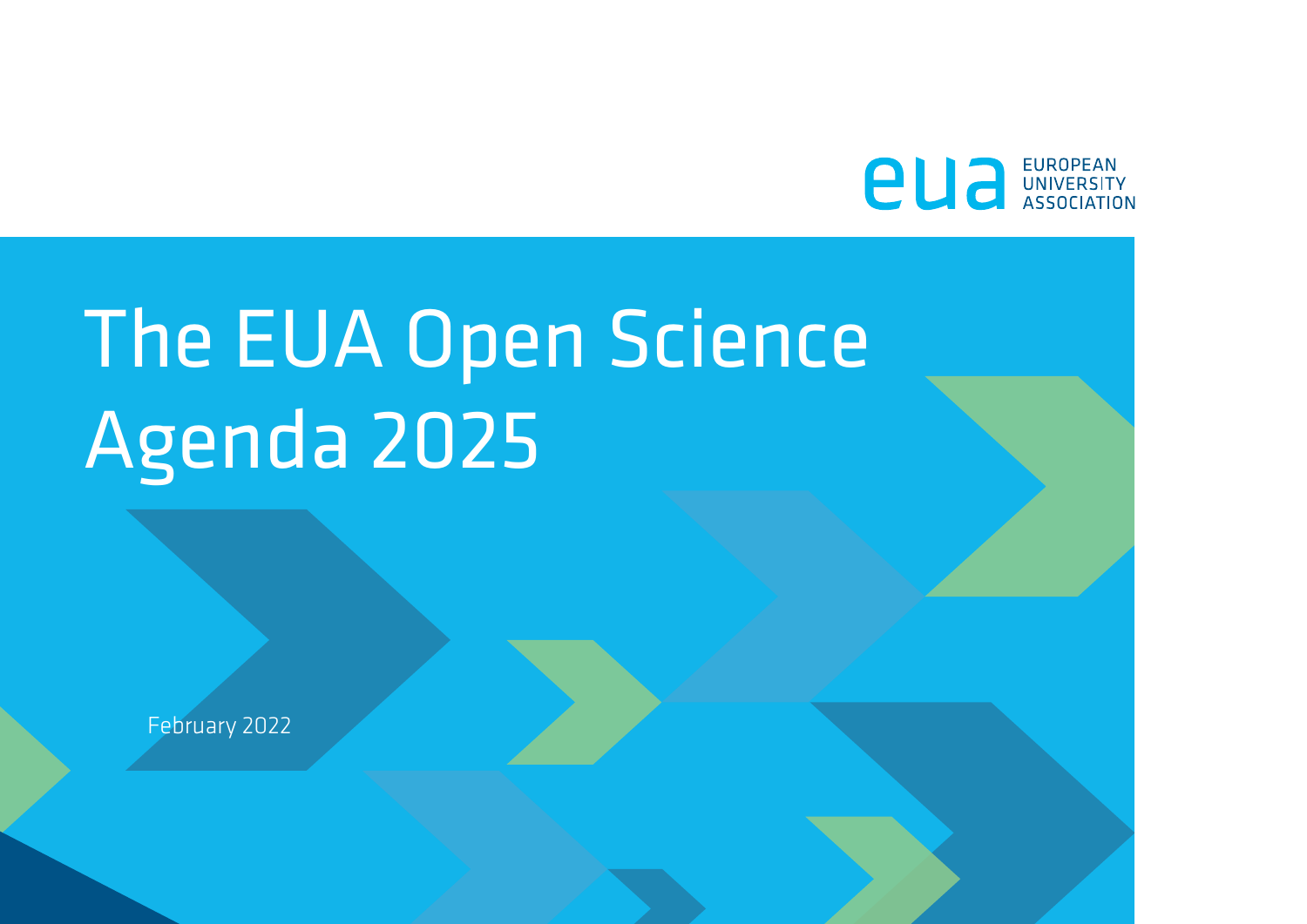

 $\bigodot$   $\bigodot$   $\bigodot$   $\bigodot$  This publication is licensed under the Creative Commons Attribution-NonCommercial CC BY-NC

This information may be freely used and copied for non-commercial purposes, provided that the source is acknowledged ( European University Association).

#### **European University Association asbl**

| Avenue de l'Yser 24 | Rue du Rhône 114           |
|---------------------|----------------------------|
| 1040 Brussels       | Case postale 3174          |
| Belgium             | 1211 Geneva 3, Switzerland |
| +32 (0) 2 230 55 44 | +41 22 552 02 96           |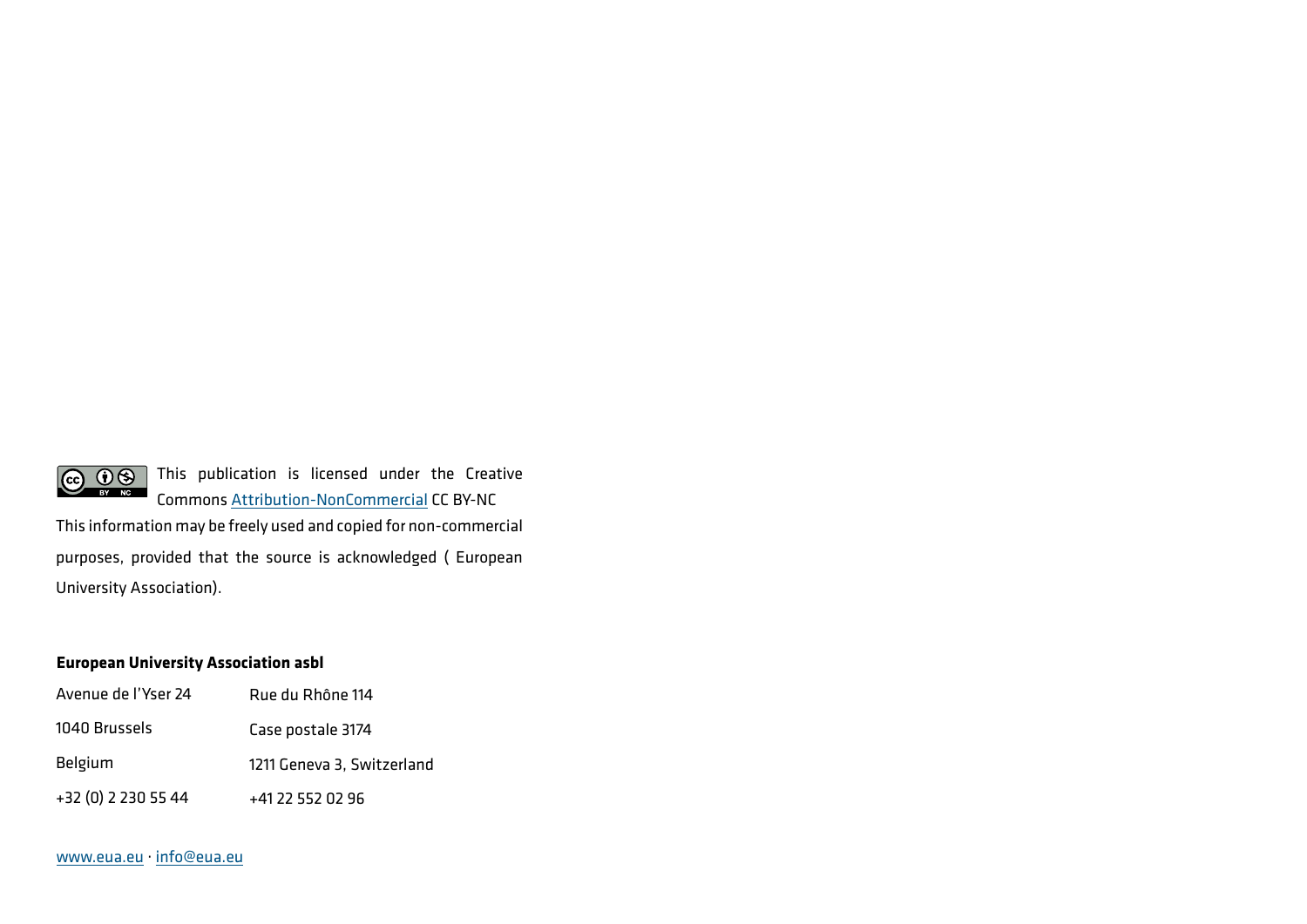The digital revolution is rapidly and profoundly changing the way scientific research is conducted. The relationship between science and society is particularly affected, as reflected in the transformation of scientific research practices, aka *Science 2.0,* and in the desire to open the methods, results and applications of scientific discoveries to society as a whole, known as *Open Science*.

EUA started addressing these rapid transformations at an early stage, in order to analyse their impact on the European academic system and to support the transformations at Europe's universities. We therefore followed a [2008](https://eua.eu/resources/publications/740:recommendations-from-the-eua-working-group-on-open-access.html) position paper on Open Access to research publications by constituting a group of Open Science experts, who were appointed by their National Rectors Conferences in 2015. Driven by this [Expert Group](https://eua.eu/about/working-groups.html), the Association conducts periodic surveys, organises workshops and webinars, publishes positions, policy inputs and reports within the framework of a roadmap published in [2016.](https://eua.eu/resources/publications/627:eua-roadmap-on-open-access-to-research-publications.html) EUA also builds and develops partnerships with other organisations engaged in Open Science as well as with relevant policy-making bodies, notably the European Commission.

Having started as a push to open up access to scientific publications and software, the scope of Open Science has expanded to include opening access to research data, necessary changes in the way research and researchers are assessed, changes in the law, the inclusion of civil society, etc. Open Science embodies some of the main values of scientific research, notably: freedom of thought and research, individual and institutional autonomy, integrity, ethics, creativity, cooperation, the drive to surpass the current state of the art, the importance of debating contradictory ideas and of refutation (in the sense of Karl Popper's *Falsifikation*), and responsibility in conducting research.

However, the long road to Open Science is paved with obstacles: economic, legislative and regulatory, organisational, technical, patrimonial, behavioural. Moreover, like any major ambition, openness can also lead to misuse. This includes increasing pressure to publish (the famous "publish or perish"), the demand for immediacy when research requires a steady ripening of ideas, the erroneous interpretation of research results that have not been fully validated (e.g. through the misuse of pre-prints), the dissemination of fake scientific news, the usurpation of ideas, etc. The COVID-19 pandemic has been a stark revelation of the various risks associated with the misuse of Open Science.

EUA has therefore established its Open Science strategy for 2025 with these opportunities and threats in mind. It has three priority areas: Open Access to scholarly outputs, FAIR research data, and institutional approaches to research assessment. The activities that will be carried out for and with European universities will always be in line with the desire to contribute to the strengthening of Open Science, to encourage the development of knowledge with a humanist ambition, and to promote the values of science, while taking potential pitfalls in these processes into account.

### Prof. Jean-Pierre Finance

Chair EUA Expert Group on Science 2.0/Open Science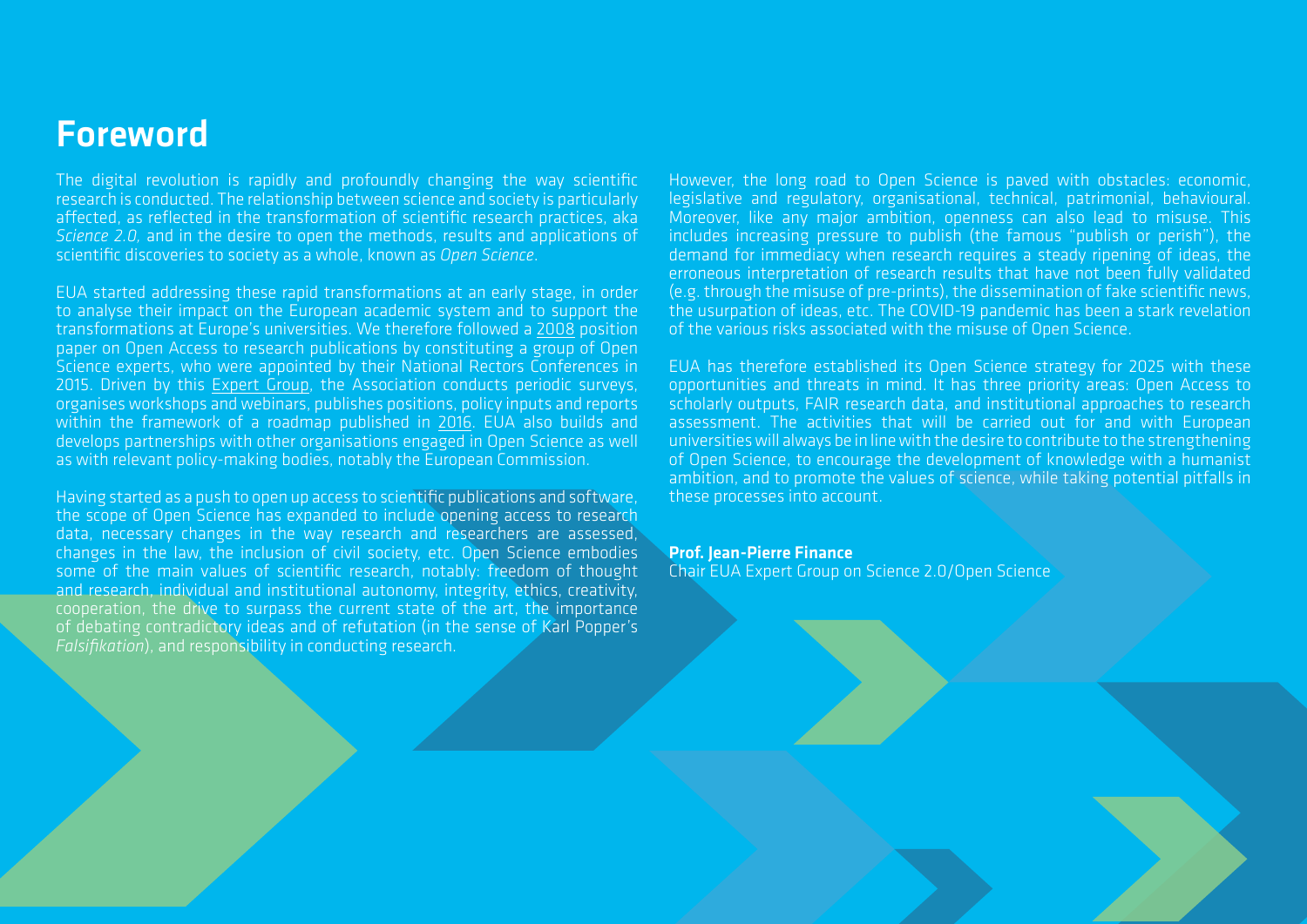### Acknowledgements

The Association would like to thank the members of the [EUA Expert Group on](https://eua.eu/about/working-groups.html)  [Science 2.0/Open Science](https://eua.eu/about/working-groups.html) and acknowledge their role in guiding the development of the Agenda. Special thanks also go to Inge Van Nieuwerburgh, former member of the Expert Group and chair of the Expert Sub-Group on FAIR data and EOSC. The Association would also like to extend special thanks to the EUA Research Policy Working Group and EUA Board for providing valuable input to the development of the document.

Finally, the Association would like to thank our colleagues at the EUA Secretariat who contributed to the development and helped design and edit this Agenda. Special thanks go to Inès Mezher and our former colleagues Lennart Stoy and Bregt Saenen. Special thanks are also extended to Clare Gaunt for editing this document.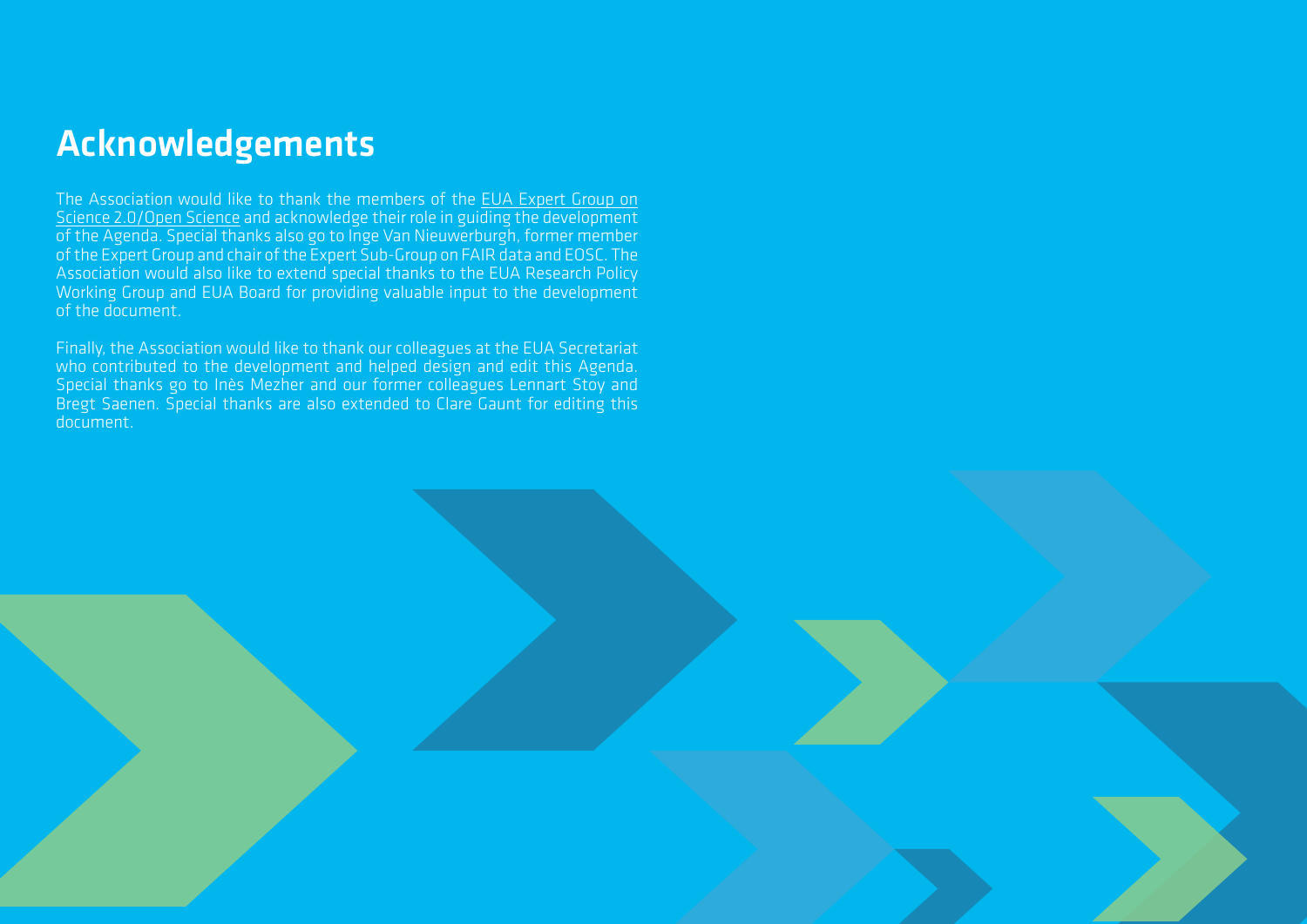# Table of Contents

| <b>Vision</b>                                                                                                            | 6              |
|--------------------------------------------------------------------------------------------------------------------------|----------------|
| Introduction                                                                                                             | $\overline{6}$ |
| <b>Key priorities</b>                                                                                                    | 8              |
| Priority area #1 - Universal and perpetual Open Access to scholarly outputs, in a just scholarly<br>publishing ecosystem | 8              |
| Priority area #2 - Findable, Accessible, Interoperable and Reusable research data                                        | 11             |
| Priority area #3 - Institutional approaches to research assessment                                                       | 13             |
| <b>Horizon scanning</b>                                                                                                  | 15             |
| Taking this agenda forward                                                                                               | 16             |
|                                                                                                                          |                |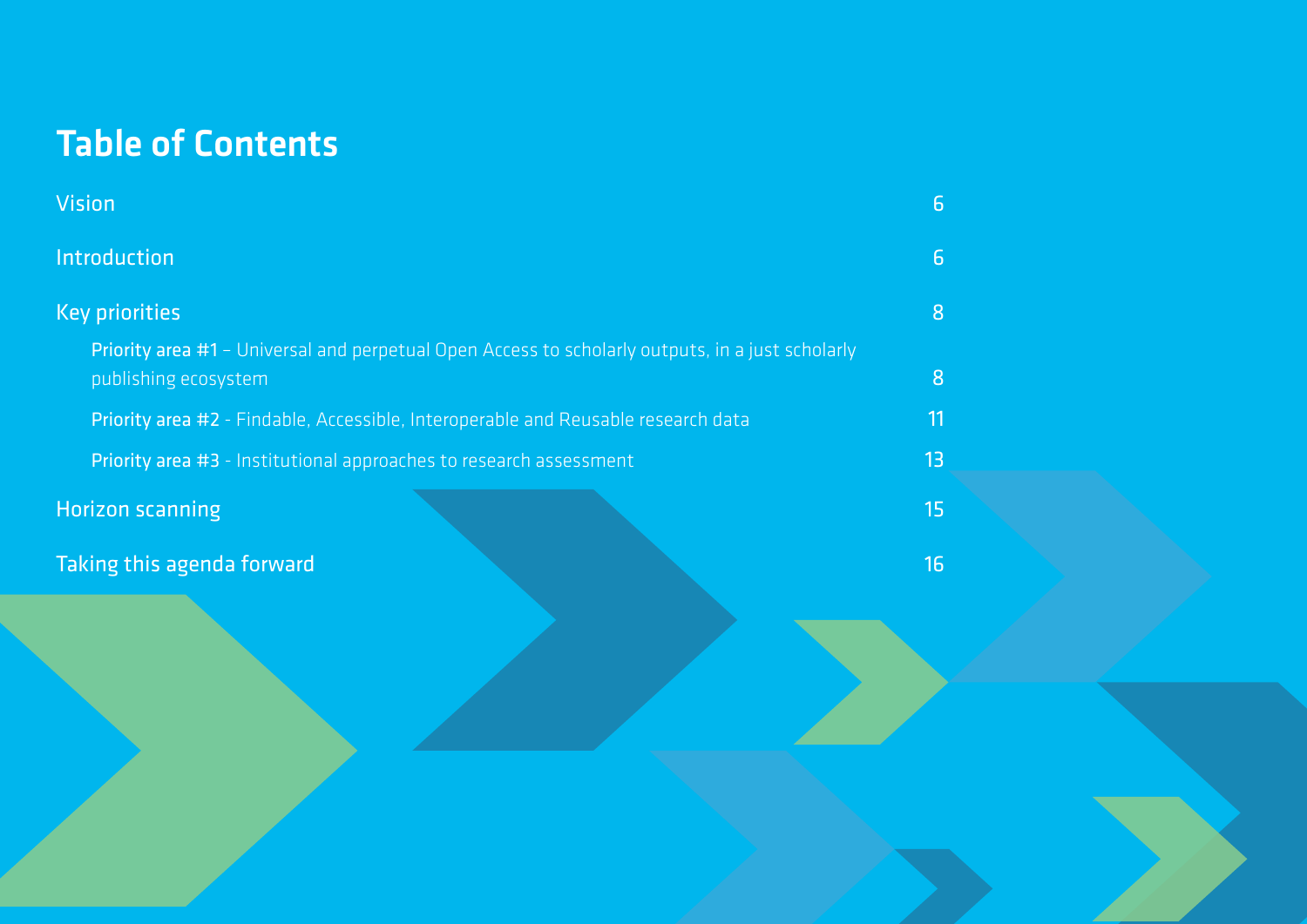## <span id="page-5-0"></span>Vision

By 2025, Europe's universities will be part of a scholarly ecosystem characterised by:



Academic ownership of scholarly communication and publishing



A just scholarly publishing ecosystem (i.e. transparent, diverse, economically affordable and sustainable, technically interoperable, and steered by the research community)



FAIR research data as the norm in producing and sharing scientific knowledge



New professional profiles for dataintensive careers



An active engagement in EOSC



A responsible, transparent, and sustainable research assessment system



Open Science as an integral part of research assessment practices



Introduction

This document presents the EUA Open Science Agenda 2025. It defines the association's priorities in this field, and describes the current context, challenges, developments envisaged for 2025, and the actions EUA will take to drive this Agenda forward. For each priority area, the proposed actions are structured around the four priorities of the [EUA Strategic Plan:](https://eua.eu/downloads/publications/eua strategic plan final.pdf) (1) advocacy, (2) horizon scanning, (3) European solidarity and (4) enabling enhanced performance. They aim to guide the actions of our membership, leadership and Secretariat.

This document understands Open Science as "*an inclusive construct that combines various movements and practices aiming to make multilingual scientific knowledge openly available, accessible and reusable for everyone, to increase scientific collaborations and sharing of information for the benefits of science and society, and to open the processes of scientific knowledge creation, evaluation and communication to societal actors beyond the traditional scientific community. It comprises all scientific disciplines and aspects of scholarly practices, including basic and applied sciences, natural and social sciences and the humanities, and it builds on the following key pillars: open scientific knowledge, open science infrastructures, science communication, open engagement of societal actors and open dialogue with other knowledge systems*" [\(UNESCO Recommendation on Open Science](https://en.unesco.org/science-sustainable-future/open-science/recommendation), 2021, p.7).

Open Science goes hand in hand with good scientific practices for all aspects of research, as it builds on and contributes to the quality of research and of scholarly outputs. The concept of open refers to the absence of barriers to accessing information and scholarly outputs (e.g. legal, financial). EUA sees Open Science as a means to an end: a scholarly system which ensures "that knowledge and understanding created by researchers [are] treated as public goods, available for the benefit of members of society as a whole, to enhance the wellbeing of human beings across the planet" ([Future of scholarly publishing and scholarly](https://op.europa.eu/en/publication-detail/-/publication/464477b3-2559-11e9-8d04-01aa75ed71a1)  [communication](https://op.europa.eu/en/publication-detail/-/publication/464477b3-2559-11e9-8d04-01aa75ed71a1), 2019, p. 25). Open Science is instrumental in addressing global challenges and enhancing wellbeing. The recent COVID-19 pandemic has clearly demonstrated the need for and benefits of opening knowledge up, and of openly sharing research data, research results, and the whole research process. Open Science supports social responses to the political, social and environmental challenges our societies face.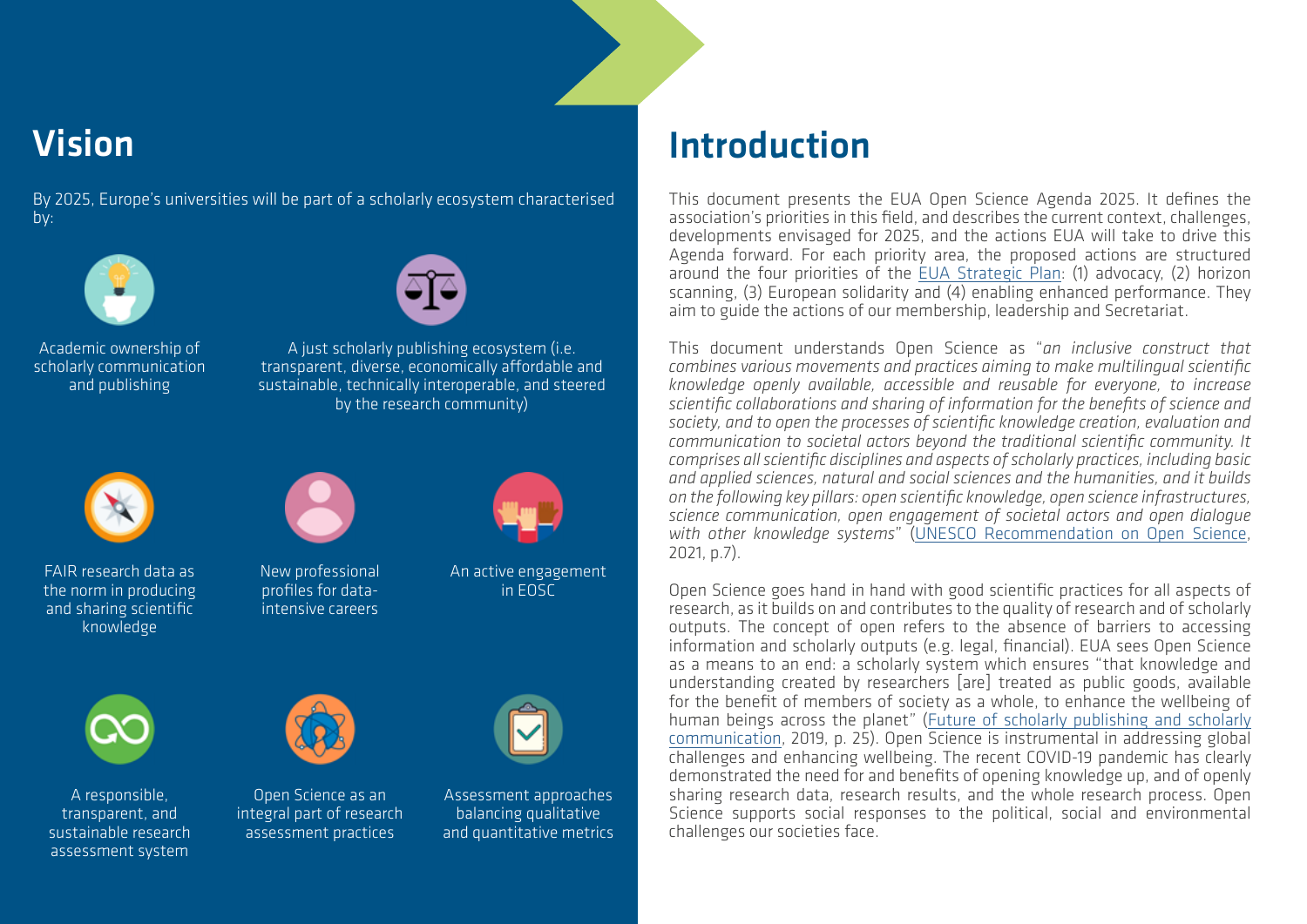

Open Science also enhances higher education performance (cf. [EUA Strategic](https://eua.eu/downloads/content/eua strategic plan final.pdf) [Plan](https://eua.eu/downloads/content/eua strategic plan final.pdf), 2020), because it promotes transparency, collaboration and faster research and scientific progress. Open Science also contributes to European solidarity (cf. [EUA Strategic Plan](https://eua.eu/downloads/content/eua strategic plan final.pdf), 2020). The aim is to create better opportunities and a more equal playing field between European institutions and countries with less Open Science experience and those at a more advanced stage. All of the players involved benefit from steps conducive to mainstreaming Open Science, irrespective of their various starting points. This should facilitate "distributed excellence", in which different institutions, regions and member states are capable of participating competitively in global research activity, at the very least in selected fields (cf. [EUA Strategic Plan](https://eua.eu/downloads/content/eua strategic plan final.pdf), 2020).

EUA has supported universities in the transition to Open Science for more than a decade. Particularly through its <u>[Expert Group on Science 2.0/Open Science](https://eua.eu/about/working-groups.html)</u>!, the Association has worked closely with members to monitor the activities and plans that universities have been developing since 2016 and to identify related challenges and opportunities. The Expert Group on Science 2.0/Open Science issued the [first EUA Roadmap on Open Access to research publications](https://eua.eu/resources/publications/627:eua-roadmap-on-open-access-to-research-publications.html) in 2016. The scholarly communication system has since undergone major changes, and the rise of data-driven science and the need to reform research and academic assessment have brought new challenges.

As shown in yearly EUA Open Science Surveys (cf. [2020-2021;](https://eua.eu/resources/publications/976:from-principles-to-practices-open-science-at-europe%E2%80%99s-universities-2020-2021-eua-open-science-survey-results.html) [2017-2018\)](https://eua.eu/resources/publications/826:2017-2018-eua-open-access-survey-results.html), universities have made substantial progress in developing and implementing Open Science policies and practices. Researchers are now more aware of the importance of Open Access to research publications, FAIR data, and of opening up the research process. National and EU policymakers and research funders have released Open Science policies, including on Open Access and research data. Discussions at European and national levels on the need to reform current academic assessment systems to better reflect universities' full missions and the entire range of tasks researchers perform, as well as to consider contributions to Open Science, have gained momentum.

1 EUA's Expert Group focuses on both Open Science and Science 2.0. Whereas the former is a broader construct, as defined by [UNESCO,](https://en.unesco.org/science-sustainable-future/open-science/recommendation) the latter refers more specifically to the changes in information sharing and collaboration made possible by Web 2.0 technologies.

In defining its 2025 Open Science Agenda, EUA has drawn on members' experience of the transition to Open Science (cf. EUA Open Science Surveys) and national and European developments. Striving to be as inclusive as possible, and given its wide range of members, EUA has selected three major priority areas for its work on Open Science in future: i) Open Access to scholarly outputs in a just scholarly publishing ecosystem, ii) FAIR research data, and iii) research assessment. This Agenda also includes a brief section on horizon scanning, as new areas of Open Science, such as citizen science, are starting to gain momentum (cf. [EUA 2020-](https://eua.eu/resources/publications/976:from-principles-to-practices-open-science-at-europe%E2%80%99s-universities-2020-2021-eua-open-science-survey-results.html) [2021 Open Science Survey\)](https://eua.eu/resources/publications/976:from-principles-to-practices-open-science-at-europe%E2%80%99s-universities-2020-2021-eua-open-science-survey-results.html). While these priority areas are presented separately here, they are naturally interrelated. Open Access to scholarly outputs and FAIR research data can only become mainstream and an intrinsic part of the research process once they receive appropriate recognition and incentives through reformed academic assessment exercises. Conversely, a more responsible, transparent and sustainable assessment system can help advance Open Science practices.

In defining its 2025 Open Science Agenda, EUA aims to: continue to help its members transition to Open Science, contribute to the development of national, European and institutional policies conducive to the mainstreaming of Open Science, and encourage universities to play a more proactive role in the regulatory and financial frameworks shaping this process.



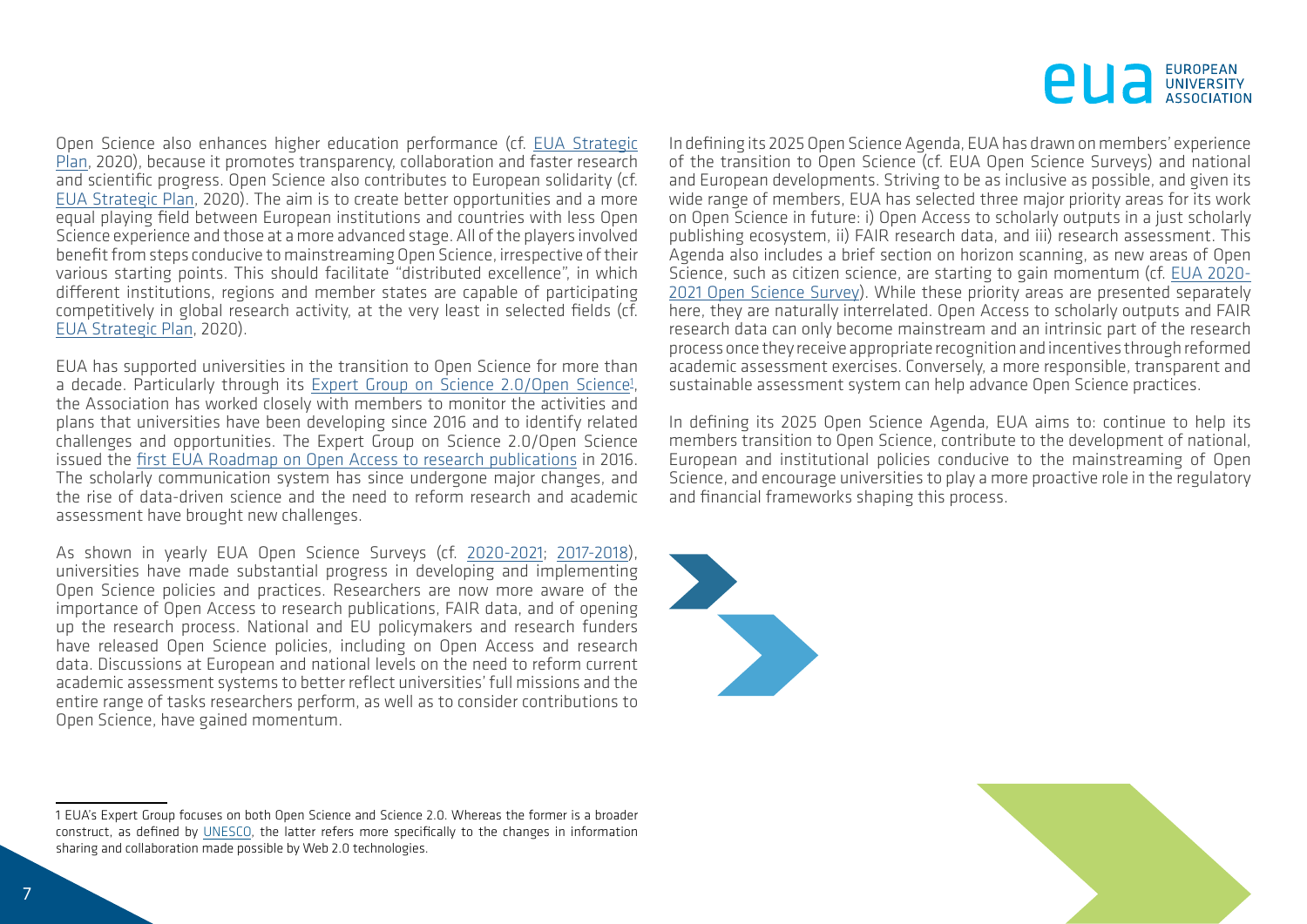# <span id="page-7-0"></span>Key priorities



### Priority area #1 – Universal and perpetual Open Access to scholarly outputs, in a just scholarly publishing ecosystem

#### Definition

Open Access (OA) is the practice of granting universal and perpetual open access to scholarly outputs (such as journal articles, books, datasets, protocols, algorithms and software source codes, etc.), to both producers and users, through a system in which there are no barriers to participation (particularly those based on the ability to pay, institutional privilege, language or geography). Universal and perpetual OA includes reuse through open licensing. This is part of a just scholarly publishing ecosystem that is transparent, diverse, economically affordable and sustainable, technically interoperable, and steered by the research community and its institutions through coordinated policies.<sup>2</sup>

#### State of play

The scholarly publishing world has evolved rapidly over the last few years. After a long period of advocacy and hard work by multiple stakeholders, the transition to OA is finally gaining momentum. Multiple approaches to OA are being tested and adopted across Europe and beyond. At university level, significant progress has been made in developing and implementing institutional OA policies and practices (cf. the EUA Open Science Surveys, [2020-2021;](https://eua.eu/resources/publications/976:from-principles-to-practices-open-science-at-europe%E2%80%99s-universities-2020-2021-eua-open-science-survey-results.html) [2017-2018](https://eua.eu/resources/publications/826:2017-2018-eua-open-access-survey-results.html)). Researchers are now more aware of the importance of OA and increasingly make their scholarly outputs openly available, through repositories or OA publishing. Many national and EU research funders now also require the results of research they fund to be published in an OA format.

The scholarly publishing system has also become much more complex and dynamic (cf. [Read and Publish contracts in the context of a dynamic scholarly publishing](https://eua.eu/downloads/publications/read and publish contracts in the context of a dynamic scholarly publishing system.pdf)  [system](https://eua.eu/downloads/publications/read and publish contracts in the context of a dynamic scholarly publishing system.pdf), 2020). The subscription model coexists alongside and is increasingly being replaced by paid-for-publishing contracts (transformative agreements). Contracts including partial or full OA components, the emergence of new OA journals, the increasing importance of preprints and new publishing initiatives (cf. [Plan S Rights Retention Strategy\)](https://www.coalition-s.org/rights-retention-strategy/) have all come to light. Community-driven OA initiatives are also on the rise, which is leading to the creation of new, not-forprofit OA journals and publishing platforms.

Despite all the progress made to date, OA is yet to become ubiquitous. A recent European Commission review shows that, despite a steady rise in OA publications across the EU27, only 45% were available in OA in 2019 ([Perspectives on the Future](https://op.europa.eu/fr/publication-detail/-/publication/74cfe2bc-200c-11ec-bd8e-01aa75ed71a1)  [of Open Science](https://op.europa.eu/fr/publication-detail/-/publication/74cfe2bc-200c-11ec-bd8e-01aa75ed71a1), 2021). The [OA2020 initiative](https://oa2020.org/wp-content/uploads/pdfs/Open-Access-2020-Executive-Summary.pdf) further estimates that roughly 85% of new research articles published globally are still produced in journals that are behind paywalls.

In the transition to universal and perpetual OA, the complexity of the scholarly publication system (cf. [The new university Open Access checklist,](https://eua.eu/resources/publications/986:the-new-university-open-access-checklist.html) 2021) and the costs involved in making scholarly outputs openly available for universities and other stakeholders is another key consideration. Universities are still struggling with the high cost of increasingly expensive publishers contracts, articles processing charges (APCs), and the costs of OA infrastructure and services (cf. [EUA Big Deals Survey Report: An Updated Mapping of Major Scholarly Publishing](https://eua.eu/resources/publications/829:2019-big-deals-survey-report.html)  [Contracts in Europe,](https://eua.eu/resources/publications/829:2019-big-deals-survey-report.html) 2019; [A closer look at Open Access to research publications](https://eua.eu/resources/publications/1002:a-closer-look-at-open-access-to-research-publications-in-european-universities.html)  [in European universities: Follow-up report to the 2020-2021 EUA Open Science](https://eua.eu/resources/publications/1002:a-closer-look-at-open-access-to-research-publications-in-european-universities.html)  [Survey,](https://eua.eu/resources/publications/1002:a-closer-look-at-open-access-to-research-publications-in-european-universities.html) 2022), in a context of restricted financial budgets. A just scholarly system, with Open Science at its core needs to be economically sustainable in the longterm.

<sup>2</sup> This definition is inspired by the work of Science Europe ([https://scienceeurope.org/our-priorities/](https://scienceeurope.org/our-priorities/open-access/) [open-access/\)](https://scienceeurope.org/our-priorities/open-access/) and by the International Science Council. 2021. *Opening the record of science: making scholarly publishing work for science in the digital era*. Paris, France. International Science Council. [http://](http://doi.org/10.24948/2021.01) [doi.org/10.24948/2021.01](http://doi.org/10.24948/2021.01)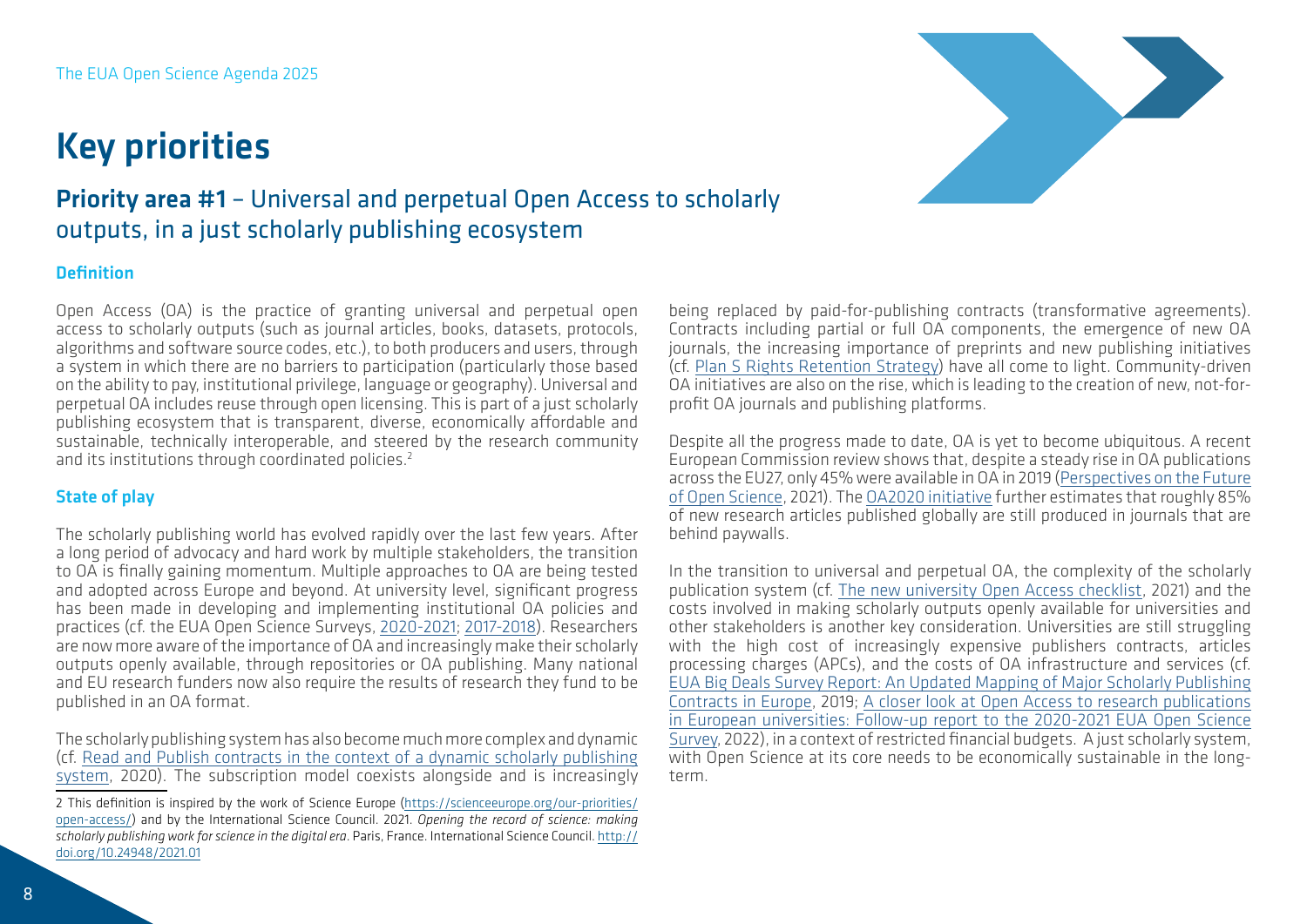

#### Developments envisaged by 2025

In 2025, universal and perpetual Open Access will be granted to an increasing proportion of scholarly outputs, with a view to achieving 100% OA in the long run. There will be a wider spectrum of ways to disseminate diversified scholarly outputs, as well as multifaceted developments in the scholarly publishing system, reflected by an increased importance of institutional initiatives, infrastructures and services. Finally, even more diversified negotiation models for contractual agreements with publishers will emerge.

Scholarly documentation will evolve towards increased diversity and interoperability, with preprints, blog posts and other means of disseminating scholarly outputs complementing or even replacing traditional journals or books. Scholarly outputs (including but not limited to research methods, physical and digital research materials, software code, etc) will indeed become more interlinked at the different stages of the research life cycle, contributing to a fluid evolution of diverse forms of documentation. Research data will continue to gain prominence, with research publications becoming a supplement to the data, at least in STEM fields [\(Opening the record of science: making scholarly publishing](http://doi.org/10.24948/2021.01) [work for science in the digital era](http://doi.org/10.24948/2021.01), 2021).

Scholarly publishing will have an even more diverse and complex future, with regained academic ownership of the ecosystem. Collaborative, community-driven and institutionally supported OA publishing platforms, archives and repositories will thrive and become more economically sustainable. Sustainable alternatives to transformative agreements with commercial publishers will be developed and more contracts with pure OA publishers will be signed. In particular, the [next](https://www.eua.eu/resources/expert-voices/157-beyond-transformative-agreements.html) [generation of agreements](https://www.eua.eu/resources/expert-voices/157-beyond-transformative-agreements.html) will secure the implementation of Open Access and ensure transparent pricing, while also being more cost-effective and entailing fewer transaction costs than the current, single-paper charging system.

Universities will implement accurate and high-quality [OA monitoring,](https://www.scienceeurope.org/media/cqllmhzo/se-oamonitoring-briefing-paper-2021.pdf) to assess progress in achieving OA. This monitoring, coupled with the assessment of the costs incurred by publishing in OA journals, will inform institutional and national publishing strategies and will facilitate decisions supporting new and improved fully Open Access publishing venues and platforms.

#### **Challenges**

#### *Avoiding the dominance of a single Open Access route*

In the transition to OA in a context of constrained budgets, APCs and new types of commercial publishing contracts (e.g. transformative agreements) are still highly onerous. The issue of cost division within consortia signing payingfor-publishing contracts, especially for research-intensive institutions, is also challenging. Disproportionate, soaring costs for research-intensive institutions are not sustainable. And the high profit margins enjoyed by commercial publishers indicate that institutions are spending much more on contracts than the actual costs incurred in such service provision (cf. [Big Deals Survey Report](https://eua.eu/resources/publications/829:2019-big-deals-survey-report.html), 2019; [Decrypting the Big Deals Landscape,](https://eua.eu/resources/publications/889:decrypting-the-big-deal-landscape.html) 2019; [Opening the record of science: making](http://doi.org/10.24948/2021.01)  [scholarly publishing work for science in the digital era](http://doi.org/10.24948/2021.01), 2021). Bibliodiversity is key to allowing a variety of OA publishing modes, and to a more economically sustainable ecosystem.

#### *Reclaiming academic ownership of the scholarly publishing system*

Universities, research performing organisations, researchers, research funders and national libraries all have a crucial role to play in re-gaining academic sovereignty over the publishing process. Institutions and researchers have relinquished their rights to commercial publishers, and these publishers have made copyright their mainstay. Authors and institutions need to retain their intellectual property rights (e.g. [Plan S Rights Retention Strategy](https://www.coalition-s.org/rights-retention-strategy/)) and critically consider which stakeholders should own and run publishing infrastructure in order to create systemic change.

#### *Ensuring high-quality open peer-review*

The quality assurance provided by peer-review remains a precondition for OA scholarly publishing and an essential element that must be maintained (cf. [Recommendations from the EUA Working Group on Open Access](https://eua.eu/downloads/publications/recommendations_open_access_adopted_by_the_eua_council_on_26th_of_march_2008_final_1.pdf), 2008). It is crucial that OA scholarly outputs continue to follow quality peer-review processes, in order to ensure confidence in and the reliability of the scholarly publishing system. This is all the more important, given the rise of predatory OA journals. Yet, the volume of scholarly outputs submitted to peer review far exceeds the capacity of reviewers. This mismatch, and the issue of high-quality open peerreview more generally, need to be approached both from the scholarly publishing system and the scholarly award and incentive angles.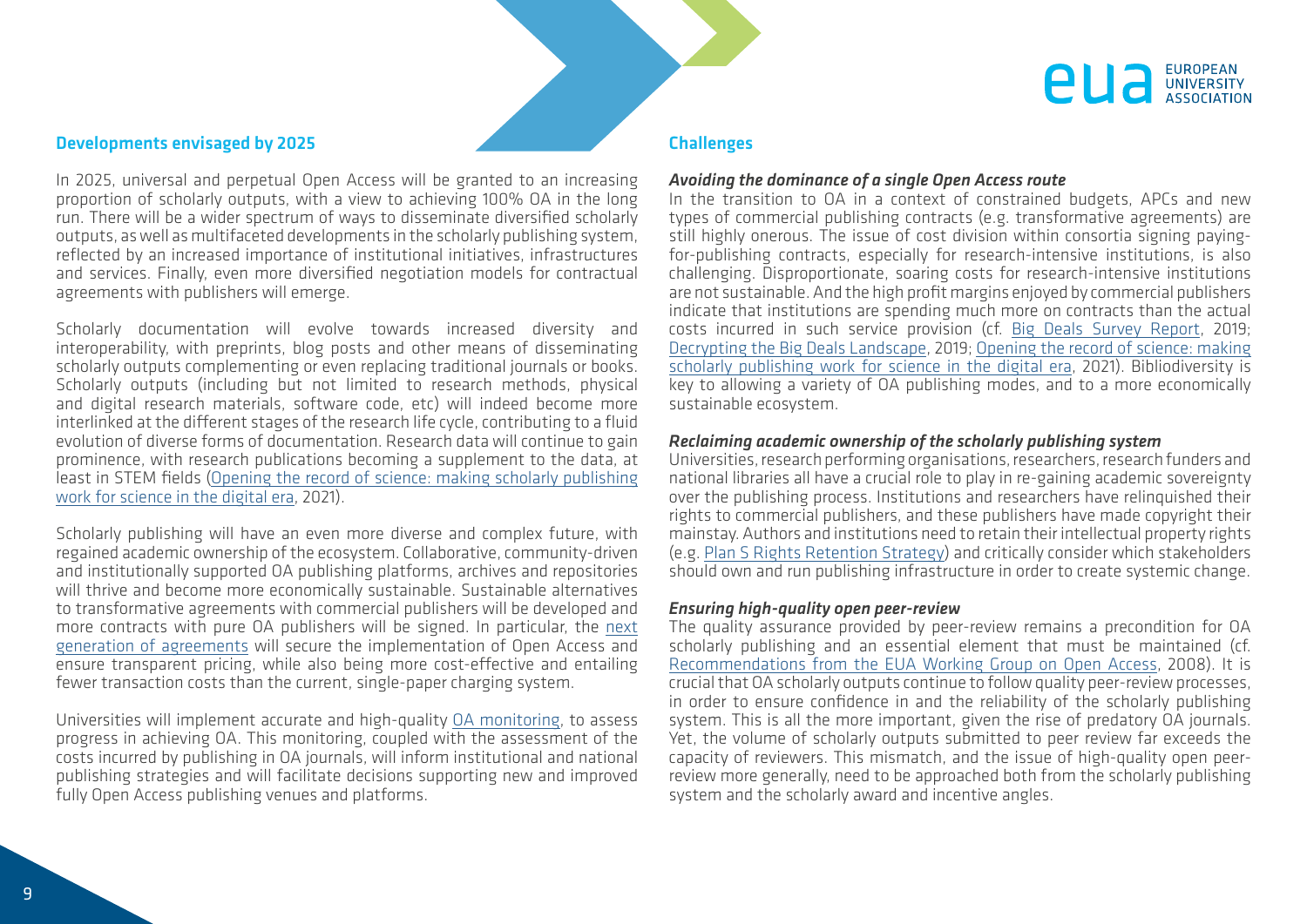#### *Changing the scholarly reward and incentive system*

The current academic reward system, which is heavily based on the Journal Impact Factor, must be reformulated, in order to allow OA to become ubiquitous and to ensure the transformation of the current scholarly publishing system. More responsible, transparent and sustainable assessment practices must be developed for research activities and career development (cf. Priority area 3 - Institutional approaches to research assessment).

#### *Equity, diversity and inclusion in progressing towards OA*

In Europe and beyond, countries and institutions are at different stages of the transition to OA. While some countries have made substantial progress in OA policies and practices, others have only more recently initiated institutional or national activities (see [OpenAIRE's overview](https://www.openaire.eu/os-eu-countries)). It is crucial that institutions and countries receive the support they need to make more OA progress, irrespective of their current situation. Best practice exchanges, political and institutional engagement, the active involvement of all relevant stakeholders and adequate resource provision, are all crucial to ensuring all countries and institutions can make further OA progress. It is important to ensure OA does not only become the norm in the most affluent countries and institutions, but that everyone has the necessary resources to transition to OA.

#### What EUA will do

#### Effective advocacy

- Raise awareness about the importance of OA and support universities in their efforts to increase the proportion of scholarly outputs available through  $\overline{A}$
- Reclaim academic ownership of scholarly communication and publishing.
- Advocate for a just scholarly publishing ecosystem that is transparent, diverse, economically affordable and sustainable, technically interoperable, and steered by the research community.
- Support the Rights Retention Strategy proposed by cOAlition S.

#### Horizon scanning

- Connect OA to research publications with other OS dimensions.
- Review new approaches to cost distribution in the pay-to-publish model.
- Identify and review innovative publishing models and practices.
- Identify challenges and opportunities for institutional publishing service providers.

#### European solidarity

- Develop policy recommendations to ensure equity, diversity and inclusion in the transition to OA.
- Support all institutions in their efforts to continuously build OA capacity, irrespective of their current situation.

#### Enabling enhanced performance

- Continue to offer a platform for Europe's universities and their negotiators to share information about challenging publisher negotiations.
- Empower university leaders and negotiating consortia to explore different OA routes and develop strong negotiation strategies.
- Build OA capacity and support community-driven OA infrastructure and content services, particularly institutional publishing service providers.

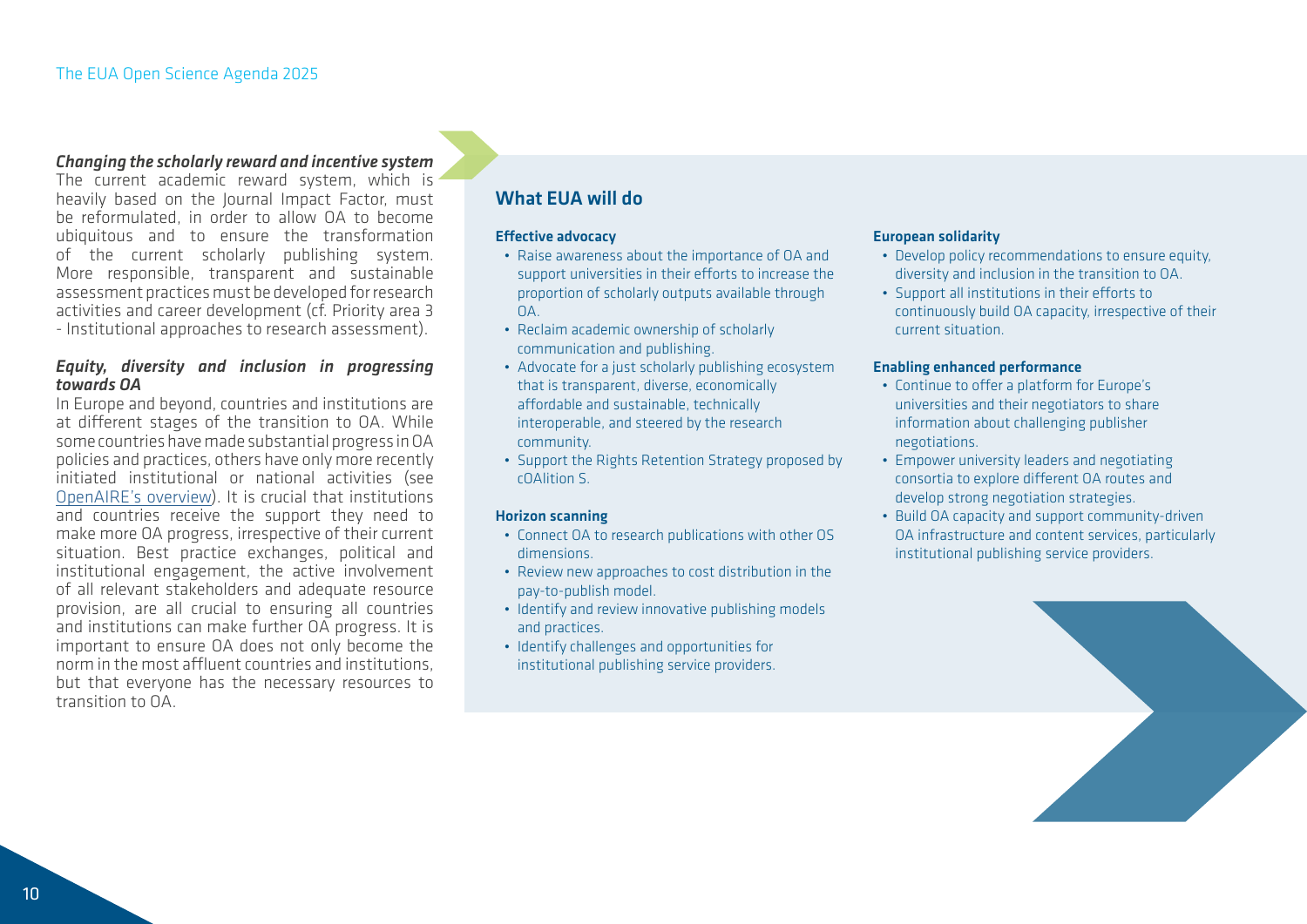

### <span id="page-10-0"></span>Priority area #2 - Findable, Accessible, Interoperable and Reusable research data

#### Definition

The FAIR Data Principles offer a set of guidelines to ensure research outputs are [Findable, Accessible, Interoperable and Reusable](https://www.nature.com/articles/sdata201618). They apply to data, protocols, algorithms and software that underlie publications or have future value and a potential for reuse. Here, "data" is used in its broader sense, meaning a diverse set of information, knowledge, and results that are generated by, and at the same time support, research projects in different scientific fields.

FAIR data is now part of the broader Open Science discussion, as it ensures that scientific results are available for sharing and reuse. However, FAIR does not mean "Open"; these two concepts are complementary; publicly funded research data needs to be as open as possible and as closed as necessary. Open or not, all relevant research data should adhere to the FAIR principles, because applying them ensures reproducibility and enhances the visibility of research outcomes.

#### State of play

The FAIR data principles are still a relatively new concept and their implementation, through good Research Data Management (RDM), is yet to become standard practice at universities and other Research Performing Organisations (RPOs). There are currently four main implementation challenges in this field. These include: i) the need for improved integration of FAIR data in institutional policies and strategies, ii) the shortage of skills and training, iii) the lack of infrastructure, and iv) the absence of a structured system of incentives and rewards.

New European and national policy initiatives promote more widespread compliance with the FAIR data principles. At the European level, Horizon Europe requires funded projects to develop Data Management Plans (DMPs) and to make their research data FAIR. National funding organisations have also adopted similar requirements promoting new policies or frameworks driving the transition to Open Science.

[A recent EUA survey r](https://eua.eu/resources/publications/976:from-principles-to-practices-open-science-at-europe%E2%80%99s-universities-2020-2021-eua-open-science-survey-results.html.)eveals that universities in Europe are increasingly integrating RDM and FAIR data into their strategies and institutional policies. However, a lack of data-related skills and training is hindering the actual implementation of consistent research data management practices and the emergence of a FAIR culture at institutional level.

#### Developments envisaged by 2025

In 2025, the FAIR principles will increasingly guide the sharing of scientific knowledge at Europe's higher education institutions. Universities will further develop institutional policies that recognise the strategic importance of FAIR data in consolidating the transition towards Open Science and will identify the necessary steps for their practical implementation. Their efforts will be supported by the development of comprehensive national and European policies, providing universities with the frameworks, resources and incentives to perform Open Science.

At institutional level, the uptake of RDM and FAIR data skills will be supported to increasingly become an integral part of university programmes at all levels and in all disciplines. This will foster students', researchers' and the staff's ability to produce FAIR data by design and pave the way for the development of the next generation of Open Science-trained and data-skilled professionals ([Digital](https://op.europa.eu/en/publication-detail/-/publication/af7f7807-6ce1-11eb-aeb5-01aa75ed71a1)  [Skills for FAIR and Open Science: Report from the EOSC Executive Board Skills](https://op.europa.eu/en/publication-detail/-/publication/af7f7807-6ce1-11eb-aeb5-01aa75ed71a1)  [and Training Working Group,](https://op.europa.eu/en/publication-detail/-/publication/af7f7807-6ce1-11eb-aeb5-01aa75ed71a1) 2021).

Mainstreaming FAIR research data skills and practices will create the boundary conditions for universities to take full advantage of the benefits offered by engagement in the European Open Science Cloud (EOSC).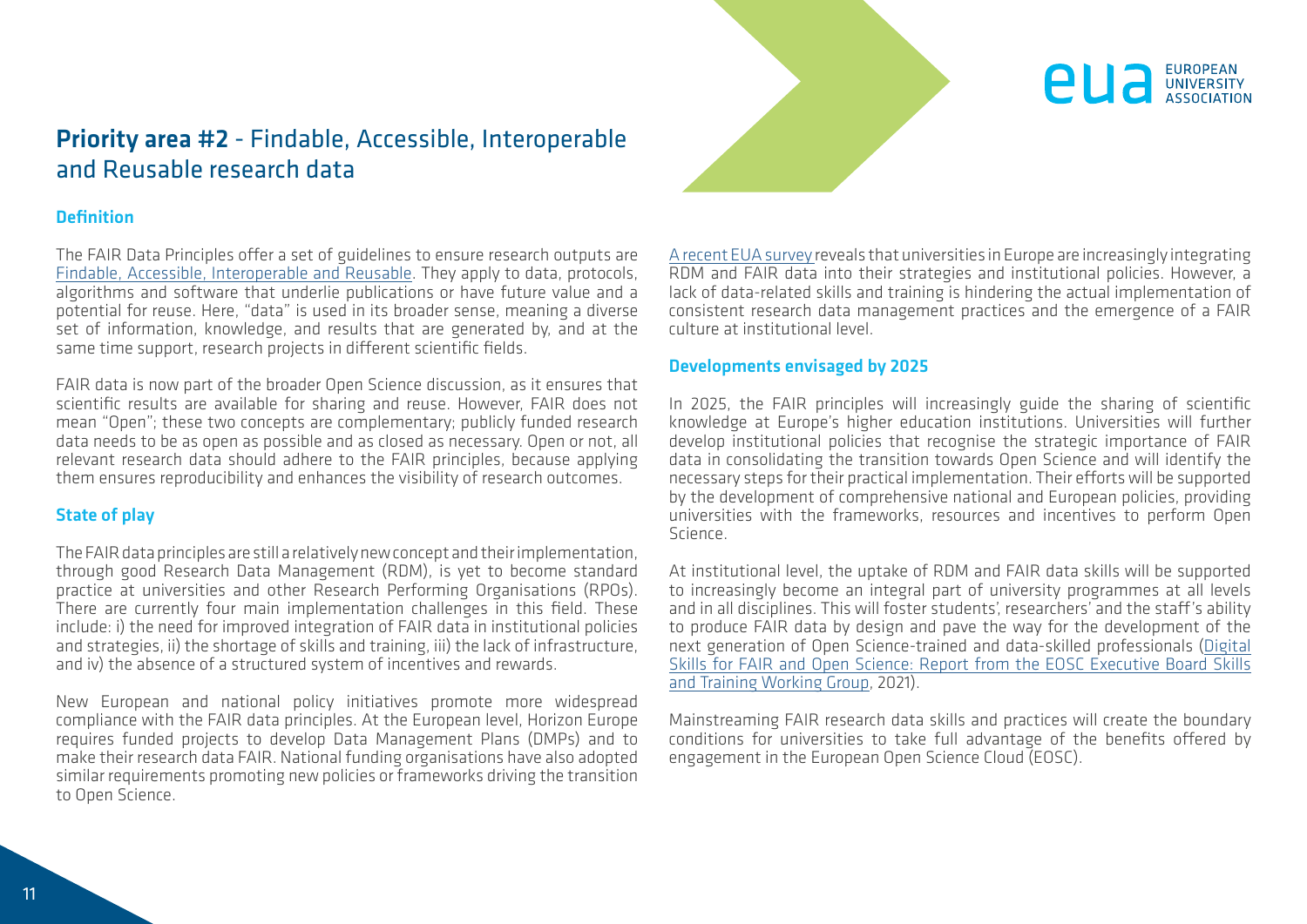#### Challenges

#### *Gap in the implementation of RDM and FAIR data at institutional level*

While universities widely recognise the strategic importance of data sharing and FAIR data, [these practices](https://eua.eu/resources/publications/976:from-principles-to-practices-open-science-at-europe%E2%80%99s-universities-2020-2021-eua-open-science-survey-results.html.)  [are far from being sufficiently implemented at institutional level.](https://eua.eu/resources/publications/976:from-principles-to-practices-open-science-at-europe%E2%80%99s-universities-2020-2021-eua-open-science-survey-results.html.) Universities across Europe are including RDM and FAIR data provisions in their Open Science policies. However, these fall short of providing a clear framework for students, researchers and research support staff, and encourage rather than mandate research output compliance with the FAIR principles.

#### *Lack of skills and training at bachelor's degree, master's degree and doctoral levels*

Skills and training are crucial for the implementation of RDM and FAIR data at institutional level, as they provide students, researchers and research support staff with the instruments they need to perform these practices throughout their research. Attention should also be paid to upskilling and reskilling current research staff, notably through digital competence centres, as they will increasingly be asked to comply with new European and national FAIR data requirements. Data-related skills are now only partially available at universities, and more effort needs to be invested in training students and doctoral candidates to foster the next generation of data-skilled professionals. Yet skills and training are only one side of the coin and need to be complemented with the reinforcement of existing and the development of new institutional FAIR data management and sharing infrastructure.

#### *Lack of recognised profiles for new data-related careers*

To support the emergence of a FAIR culture at universities, a comprehensive skills and education strategy needs to be paired with a shared definition of the new data professional job profiles ([Turning FAIR into](https://op.europa.eu/s/poVD)  [Reality: Final Report and Action Plan from the European Commission Expert Group on FAIR Data,](https://op.europa.eu/s/poVD) 2018). New career development paths will also have to consider data professionals' diverse academic and professional backgrounds as well as how to improve their integration into each institution's various organisational units and into the research infrastructures that provide universities with services and support. Professionalising data science and data stewardship requires the active participation of public, private and institutional stakeholders. In particular, universities and library leaders need to work together to implement new career development plans including new FAIR data science roles, which consider a diverse set of needs among different disciplines and scientific fields.

#### *Engaging with the European Open Science Cloud (EOSC)*

Universities have a key role to play in achieving the EOSC objectives and ambitions, by offering to federate their research data infrastructures to the new European environment and by giving researchers the skills to ensure they are ready to fully exploit its services. However, [several challenges currently hinder their participation](https://zenodo.org/record/5361815#.YcIcCb3MJzo) in the development and definition of this new European initiative, including: limited institutional capacity, low awareness among researchers of EOSC and its benefits, and a lack of the infrastructure needed to connect to the EOSC ecosystem.

#### What **FUA** will do

#### Effective advocacy

- Foster university uptake of FAIR data practices and engagement with EOSC.
- Raise awareness about the need for a common framework for new FAIR data handling and management careers.

#### Horizon scanning

- Map the landscape of institutional policies and practices related to FAIR data, highlighting measures to support skills and training at institutional level.
- Provide information about new EU initiatives and opportunities.
- Investigate the issue of the costs associated with the FAIRification of research data.

#### European solidarity

• Promote the exchange of good practices in FAIR research data management between universities.

#### Enabling enhanced performance

- Foster dialogue between universities and with key stakeholders on FAIR data-related needs and challenges.
- Gather information and share resources to foster the integration of RDM and FAIR data skills in university programmes at all levels.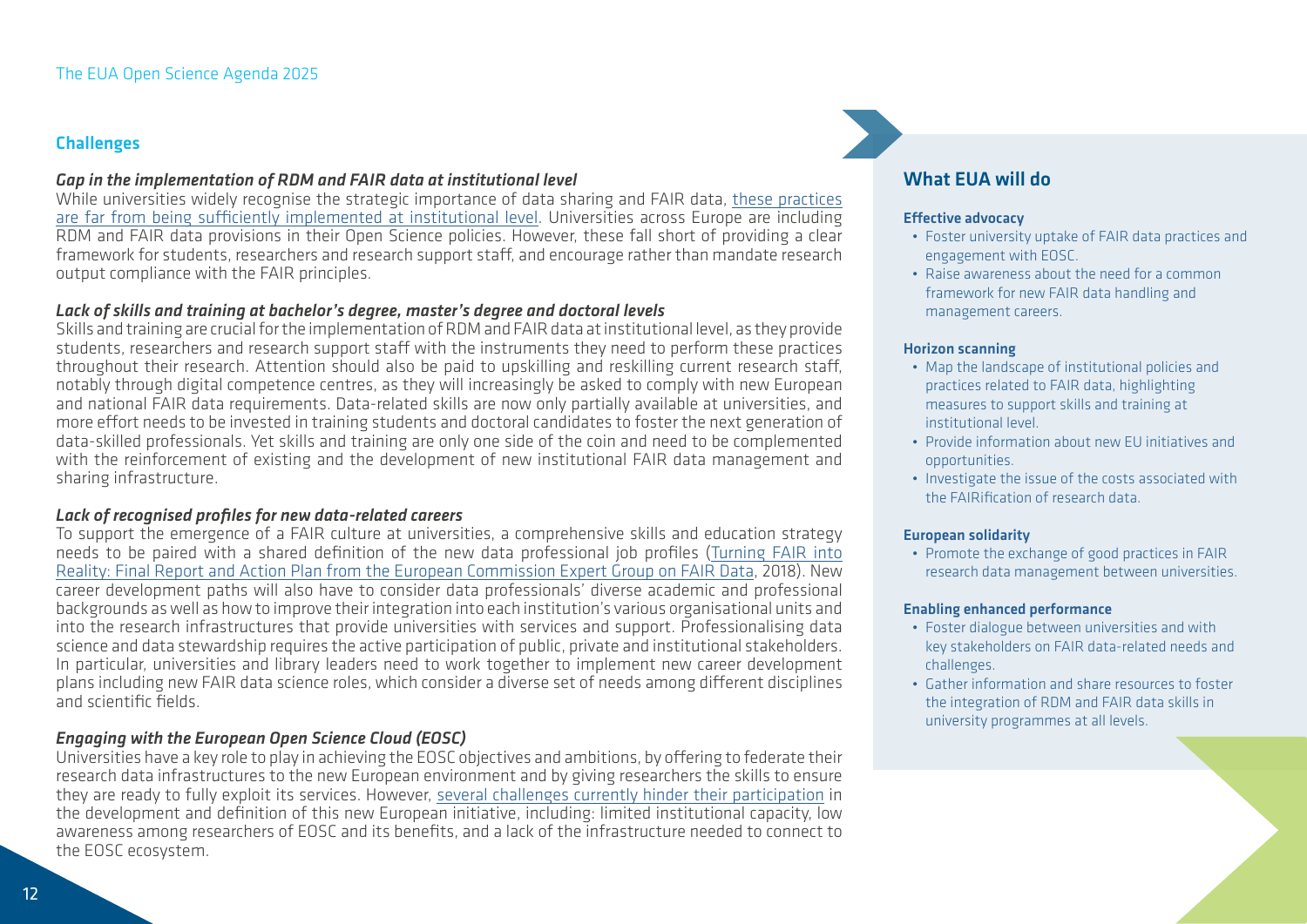

### <span id="page-12-0"></span>Priority area #3 - Institutional approaches to research assessment

#### Definition

Research assessment is the combination of qualitative and quantitative practices used to evaluate the quality and impact of research activities. Institutional assessment approaches are typically used to make decisions regarding hiring, career progression and funding allocation. As such, research assessment practices are also part of academic assessment, which is a more holistic approach that promotes parity of esteem between all academic activities in service to society, including research, innovation and teaching.

#### State of play

The discussion on improving institutional approaches to research assessment has come to take centre stage over the past decade as part of the move to promote Open Science and improve academic culture [\(Reimagining Academic Career](https://eua.eu/resources/publications/952:reimagining-academic-career-assessment-stories-of-innovation-and-change.html) [Assessment: Stories of innovation and change,](https://eua.eu/resources/publications/952:reimagining-academic-career-assessment-stories-of-innovation-and-change.html) 2021). The quality and impact of research activities and careers are to a great extent evaluated using proxy indicators, rather than on the merits of the research itself. In 2019, an [EUA survey](https://eua.eu/resources/publications/888:researchassessment-in-the-transition-to-open-science.html) showed that quantitative publication metrics are the main evaluation practice used by universities. The widespread use of the journal-level Journal Impact Factor (by 75% of institutions) as a proxy indicator in individual-level evaluations of research activities and careers is of particular concern.

Implementing more responsible research assessment practices is a real challenge (cf. [Towards a reform of the research assessment system: scoping report](https://op.europa.eu/en/publication-detail/-/publication/36ebb96c-50c5-11ec-91ac-01aa75ed71a1), 2021). Universities and national stakeholder consortia across Europe [developed](https://eua.eu/resources/publications/952:reimagining-academic-career-assessment-stories-of-innovation-and-change.html) [and implemented more responsible assessment practices,](https://eua.eu/resources/publications/952:reimagining-academic-career-assessment-stories-of-innovation-and-change.html) but progress has generally been slow and incremental. Improving research assessment is a shared responsibility and requires a systematic approach uniting the main actors. While universities consider themselves largely autonomous in their assessment approaches, EUA surveys have shown that they are also keenly aware of the external influences shaping and at times limiting their options. These constraints can include policymakers rules and regulations, the financial frameworks set by research funders and the competitive, international research environment (e.g. rankings).

#### Developments envisaged by 2025

In 2025, a critical mass of universities across Europe will be engaged in discussions about or the development and implementation of more responsible, transparent and sustainable evaluation practices for research activities and careers, including incentives and rewards for Open Science throughout the research process. They will share the objective of working towards assessment approaches that appropriately balance qualitative peer-review with quantitative metrics, which consider the context and purpose of the evaluation, based on broad definitions of quality and impact, and aligned with institutional missions and values (cf. [Universities without walls – A vision for 2030,](https://eua.eu/resources/publications/957:universities-without-walls-%E2%80%93-eua%E2%80%99s-vision-for-europe%E2%80%99s-universities-in-2030.html) 2021).

#### **Challenges**

Reviewing assessment practices is a complex and gradual process. [EUA results](https://eua.eu/resources/publications/888:researchassessment-in-the-transition-to-open-science.html)  have shown that universities see the complexity of research assessment reform as the main barrier to changing their evaluation approach. The main challenges include:

#### *The need for balanced assessment approaches*

Improved balance between qualitative peer-review and quantitative metrics is needed to develop and implement assessment approaches, focussing on evaluating research activities and careers on their own merits with a view to improving academic culture. The technical side of this challenge is important to devise new and responsible practices, but more profound discussions about the goals and objectives of academia should not be overlooked. Both sides need to develop practices that incentivise and reward Open Access to scholarly outputs and promote Open Science throughout the entire research process.

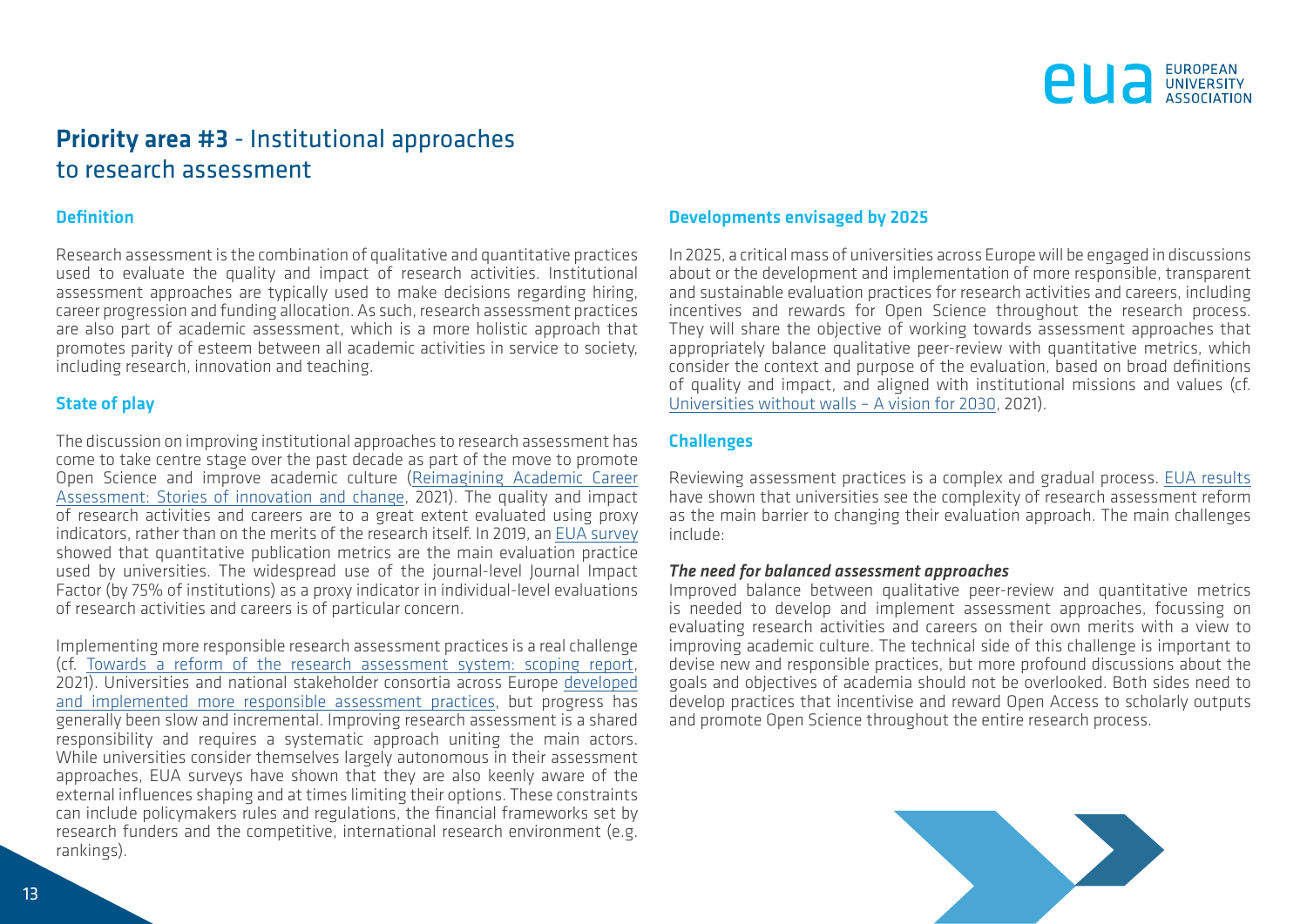#### *Disparities in the capacity to improve institutional approaches to research assessment*

Universities across Europe do not have equity of opportunity or equal capacity to review and amend their assessment practices. Long-term trends of disparate levels of [public funding](http://efficiency.eua.eu/public-funding-observatory) and [autonomy](https://www.university-autonomy.eu/) work against such a level playing field, creating different starting points and affecting on the potential paths forward. The review process will be markedly different at autonomous institutions and at those operating in more centralised systems, with the former facing potential first-mover disadvantages and the latter held back by their limited scope for action.



#### What EUA will do

#### Effective advocacy

• Advocate for responsible, transparent and sustainable assessment practices, including incentives and rewards for Open Science throughout the research process.

#### Horizon scanning

- Establish EUA as an important knowledge hub about university initiatives to improve the evaluation of research activities and careers.
- Explore Open Science incentives and rewards, and their impact on and benefits for academic culture, equality, diversity and inclusion.

#### European solidarity

- Improve universities' capacity, autonomy and equal opportunities to develop and implement more responsible assessment approaches.
- Improve cross-border good research assessment practices exchanges.

#### Enabling enhanced performance

- Support initiatives that emerge from the academic community.
- Foster support from academic leadership.
- Raise awareness, build capacity and create support for university initiatives among the main actors (including [early-career] researchers, other RPOs, research funders and policymakers).

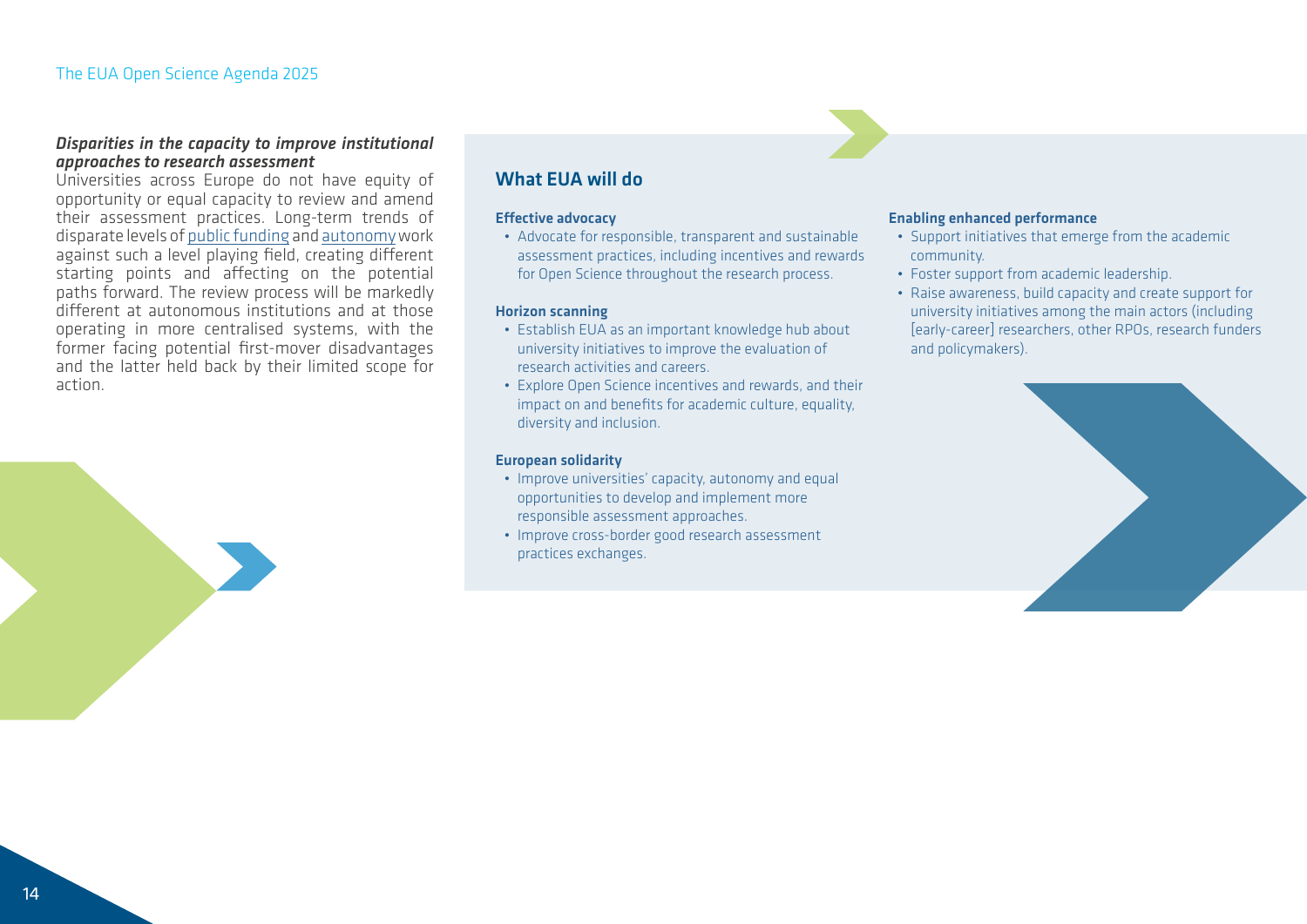



### <span id="page-14-0"></span>Horizon scanning

New elements continue to emerge and drive the transition to Open Science. While this Agenda builds on today's key priorities, other aspects of an open research system are already being discussed by universities and their partners. EUA looks for these elements and works to include them in a comprehensive approach to Open Science in service of its members.

- *• Efforts are being made to open the whole research process and bring it closer to society.* Our definition of Open Science extends the transition beyond Open Access to scholarly outputs and aims to open the whole research process. For example, [universities are increasingly exploring the potential of citizen science](https://www.openaire.eu/blogs/university-approaches-to-citizen-science-in-the-transition-to-open-science) [and providing institutional support for researchers engaging in this practice](https://www.openaire.eu/blogs/university-approaches-to-citizen-science-in-the-transition-to-open-science). Recognising the involvement of citizens in the scientific process, in producing better science, and as an integral part of Open Science, should be supported by new policies at the institutional and national levels. EUA will consider opportunities to help its members engage in activities fostering participatory science and openly involving different societal actors, [as recommended by](https://unesdoc.unesco.org/ark:/48223/pf0000379949.locale=en) [UNESCO](https://unesdoc.unesco.org/ark:/48223/pf0000379949.locale=en).
- *• Open Access to scholarly outputs other than publications and data is raising new questions and building bridges to like-minded communities.* For example, researchers are increasingly contributing to the open-source community, making software source code publicly available for reuse, replication and improvement. However, such efforts are often not reflected in institutional policies and discussions around Open Science, as they remain focused on more "traditional" areas like Open Access to publications and (FAIR) research data. Taking a broader definition of Open Science into consideration can also foster dialogue with the private sector. While they make major contributions to opensource development, many businesses still see Open and/or FAIR data as a secondary priority. EUA will explore opportunities to build bridges between the academic and private sectors to provide opportunities for mutual learning and capacity building.
- *• The constant evolution of digital technologies opens up promising perspectives for Open Science but also comes with new challenges.* On the one hand, notfor-profit Open Science infrastructures (cf. [UNESCO definition\)](https://unesdoc.unesco.org/ark:/48223/pf0000379949.locale=en) are on the rise. Their long-term financial sustainability requires strategic and collective investments from governments, funding agencies, as well as from institutions.

On the other hand, major private publishing companies increasingly exploit the data drawn from their publishing and indexing activities. In doing so, they extend their business models to become digital information providers, with data analytics about the research process itself as new products/ services. This information is key for researchers, as well as for universities and research funding organisations, notably for academic assessment. This led the [International Science Council](http://doi.org/10.24948/2021.01) (ISC) to call on universities and research funders to consider whether this evolution poses a threat to long-term public interests, "and – if necessary – to act collectively to protect them" (p. 66). The ISC further advocates for the governance of digital infrastructures to be in the hands of the scientific community and its institutions. Similarly, [UNESCO](https://unesdoc.unesco.org/ark:/48223/pf0000379949.locale=en) recommends that "open science services should be viewed as essential research infrastructures, governed and owned by the community and funded collectively by governments, funders and institutions reflecting the diverse interests and needs of the research community and society"  $(p, 23)$ . EUA will explore how universities can exploit the full potential of digital technologies, together with other actors, for an open, not-for-profit scholarly communication ecosystem. EUA will take stock of these initiatives, consider possible risks and explore shared governing principles for digital Open Science infrastructures.

*• The mainstreaming of Open Science is a global endeavour that requires the active participation of stakeholders around the globe.* Policy frameworks trying to regulate and enforce Open Science are now emerging beyond Europe. International collaboration is key to the sustainable implementation of Open Science. This is recognised in the [UNESCO Recommendation on Open Science](https://unesdoc.unesco.org/ark:/48223/pf0000379949.locale=en), which not only defines Open Science as a global public good, but also includes the promotion of international and multi-stakeholder cooperation among its key action areas. EUA will continue to foster cooperation with global partners such as [DORA](https://sfdora.org/), the [Research Data Alliance \(RDA\)](https://www.rd-alliance.org/), [Open Access 2020 \(OA2020\)](https://oa2020.org/)  and the [ESAC Initiative](https://esac-initiative.org/); and to represent the voice of Europe's universities in these international fora.

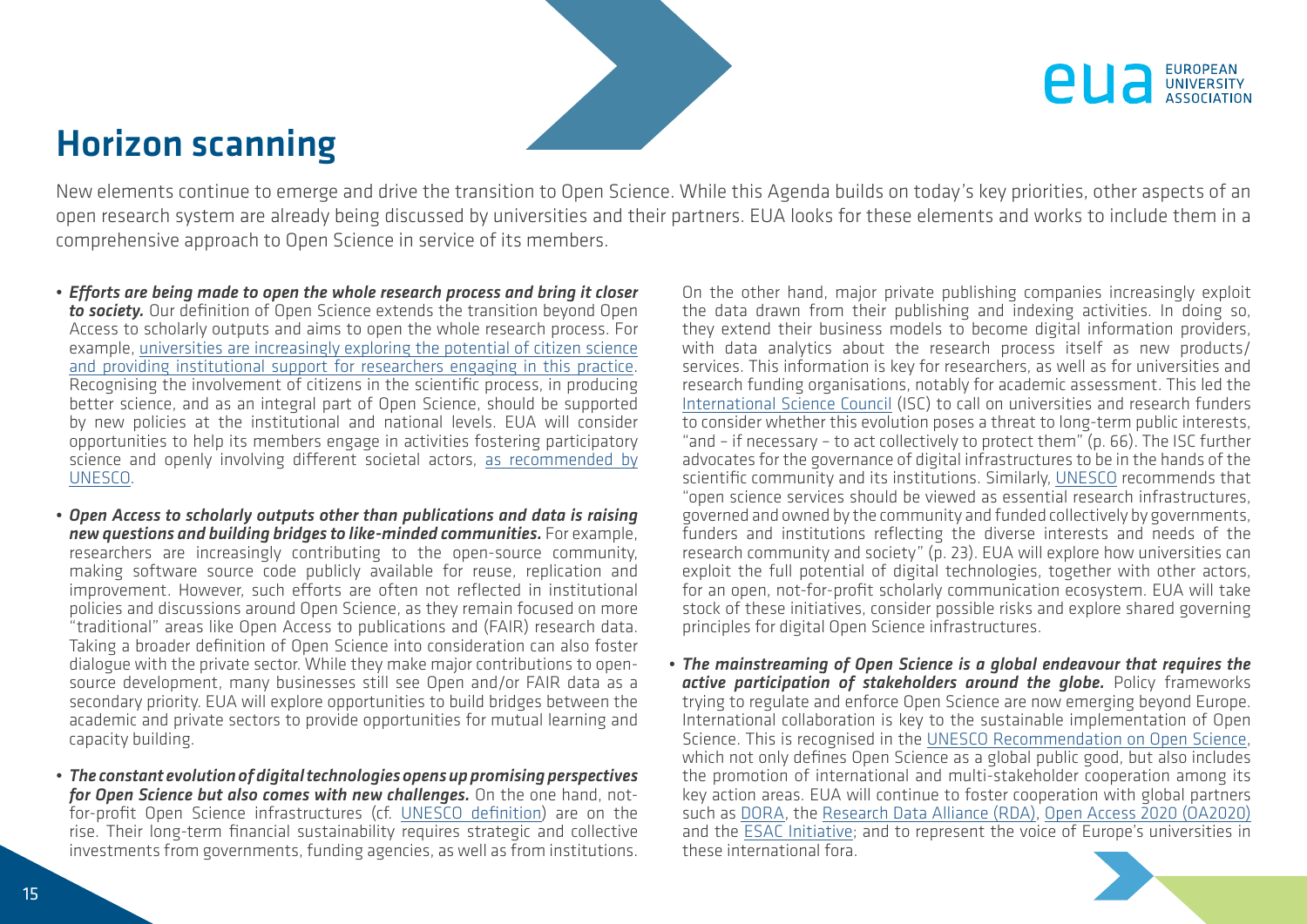# <span id="page-15-0"></span>Taking this Agenda forward

EUA will focus its efforts on the priority objectives below. In close collaboration with the Expert Group on Science 2.0/Open Science, the Secretariat will establish and regularly review an action plan to progress towards these objectives for the duration of this Agenda until 2025. A roadmap will complement this Agenda.

#### Advocate evidence-based policy recommendations

EUA will seek to influence public policy and financing discussions relevant to Open Science at EU, national and regional level. Taking the specificities of different countries, academic systems and disciplinary practices into account, EUA will work to improve its members' institutional capacities and equal opportunities to further develop and implement Open Science policies and activities.

#### Develop good practice recommendations

EUA will support good practices that emerge bottom-up from the academic community and are responsive to complexities stemming from differences between national systems, institutions, disciplinary areas and career stages. The Association will also foster top-down support from academic leadership, which will be essential for the mainstreaming of Open Science in university' policies and activities.

#### Foster dialogue between universities and with other actors

EUA will regularly engage in dialogue and cooperation with the main Open Science stakeholders, including: researchers, university leadership and management, RPOs, university and research libraries, research funders and policymakers. In conjunction with other partners, EUA will seek to raise awareness, build capacity and create support for mainstreaming Open Science approaches and activities.

#### Gather and share information

EUA will establish itself as an important knowledge hub of university initiatives to implement Open Science approaches and activities. This knowledge base will include information about organisational, legal, contextual and cultural differences across different national systems and disciplinary areas. This will allow EUA to contextualise different national and university initiatives and to improve good practices exchanges. Special care will be taken to align with, not duplicate, similar efforts by partner organisations.